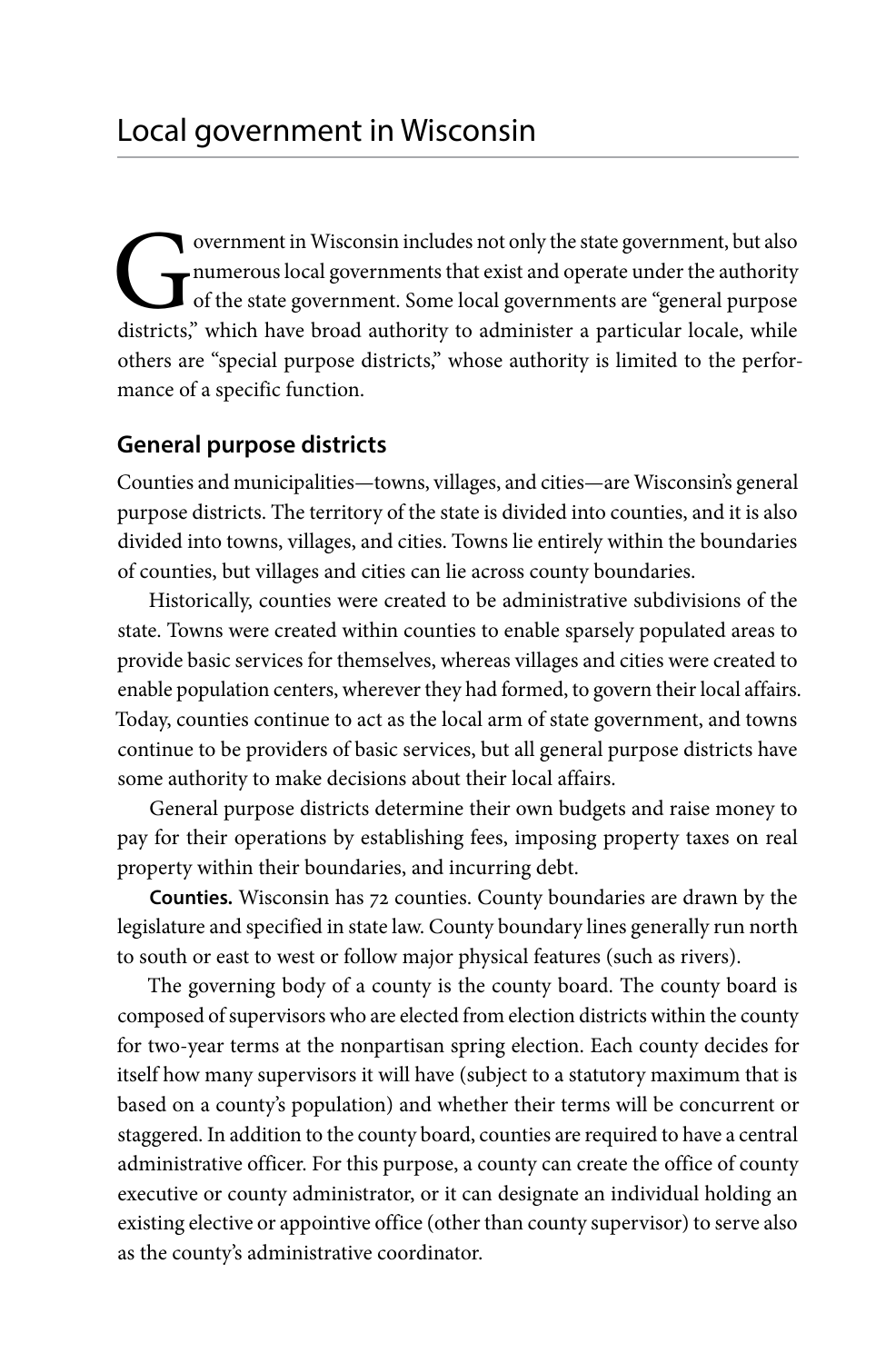A county executive is elected for a four-year term at the nonpartisan spring election. Twelve counties have a county executive, including Wisconsin's eight most populous counties. The county executive directs all administrative functions; proposes to the county board an annual budget for the county; appoints (subject to approval by the county board) members of boards and commissions and heads of departments; and can veto actions of the county board.

A county administrator is appointed by the county board. Thirty counties have county administrator positions. The powers and responsibilities of this office are similar to those of a county executive, but a county administrator has no veto power and can be removed by the county board.

A county administrative coordinator, finally, has only the powers and responsibilities assigned by the county board. These could be as extensive as those of a county administrator but need not be. An individual serving as county administrative coordinator has no veto power, and his or her service in this capacity can be terminated by the county board.

Apart from its supervisors and county executive (if any), the elected officers of a county, including the sheriff, district attorney, clerk, and treasurer, are elected for four-year terms at the partisan general election.

Counties administer state programs in a variety of ways. County district attorneys enforce the state's criminal laws, and county jails incarcerate many violators of those laws; county clerks and registers of deeds maintain state-mandated vital and property records; county clerks oversee elections; and county human services departments administer state family and human service programs. In performing these functions for the state, counties have a limited role in determining policy, because the state sets specific standards that counties must abide by.

At the same time, however, counties have some authority to determine policy on local matters. For example, counties can regulate land use in the county (though not within the territory of a city or village), operate county highway systems, and establish recreational programs and social services programs.

Generally, all counties have the same powers and duties, but the legislature has imposed special requirements on the state's most populous county, Milwaukee. Among other things, that county must utilize a specific budgeting procedure that includes various reports and notices and that limits certain types of expenditures; and it must use a county executive system rather than an appointed central administrative officer.

**Towns.** Wisconsin has 1,246 towns. Town boundaries can be drawn by a county or a circuit court, according to procedures authorized by the legislature, and also by the legislature directly. Town boundary lines, like those of counties, generally run north to south or east to west or follow major physical features. However,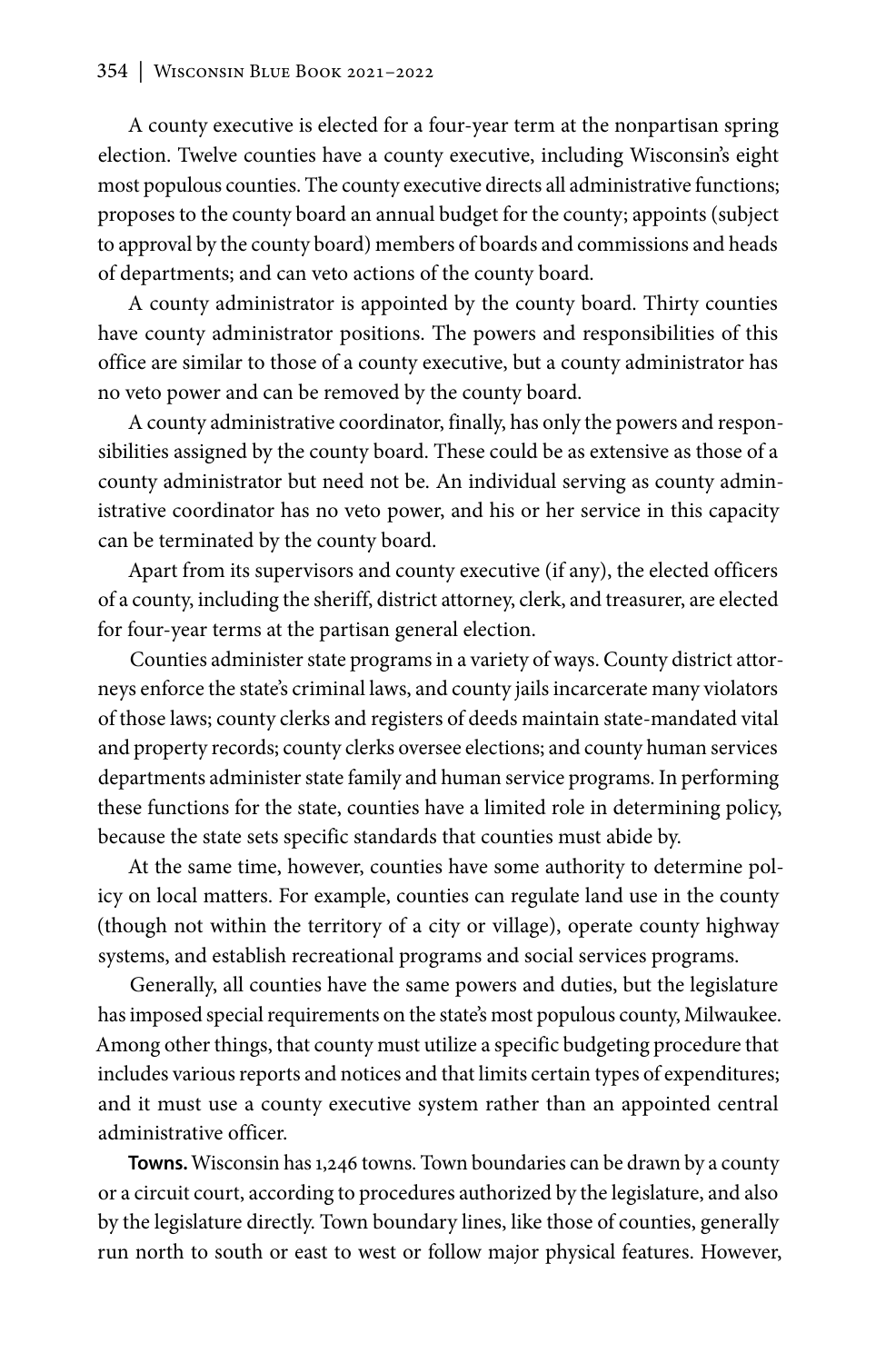town boundary lines can vary from this pattern when part of a town has been incorporated as, or annexed to, a city or village.

The governing body of a town is the town board. This board is typically composed of three supervisors, but towns that meet certain criteria can opt to have up to five. Supervisors are elected at large for two-year terms at the nonpartisan spring election. In towns that have four or five supervisors, the terms can be staggered. One of the supervisor seats is designated for the town board chair, and the supervisor elected to that seat presides over the board's meetings and acts on behalf of the board in certain matters. Towns do not have a separate elected executive officer, but a town can create the appointive position of town administrator to perform administrative functions. Other town officers include the town clerk, treasurer, surveyor, assessor, and constable. Each town can decide for itself whether these officers will be elected or appointed. If elected, they are elected for two-year terms at the nonpartisan spring election. Towns are also permitted to combine or abolish some of these offices.

A distinctive feature of the town form of government is the annual town meeting. The annual meeting is held on the third Tuesday of April (or another date set by the voters at the preceding town meeting). During the meeting all eligible voters of the town are entitled to debate and vote on certain matters, including major issues affecting the town, such as establishing the tax levy and authorizing bonding. Determinations of the town meeting are binding on the town board and cannot be overturned by it.

Towns are required to provide certain basic services, in particular fire protection and the maintenance of local roads, and are allowed to provide other basic services, such as law enforcement and garbage collection. Many towns, particularly less populous and more rural ones, do little more than this. However, towns can also make policy on local matters. In particular, a town can opt to exercise village powers (by approving a resolution at a town meeting), in which case it is permitted to take any of the actions a village can take, except actions relating to the structure of its government. The village powers that towns most often exercise are those related to land use regulation. (Towns are otherwise subject to county land use regulation.)

**Cities and villages.** Wisconsin has 190 cities and 415 villages. City and village boundaries do not follow any particular pattern and are determined when the residents of territory lying within one or more towns incorporate the territory as a city or village. Incorporation is authorized by state law, and several procedures are provided. Typically, residents who wish to incorporate territory file a petition with the circuit court. If the circuit court determines that the petition is formally sufficient and that requirements pertaining to size, population, and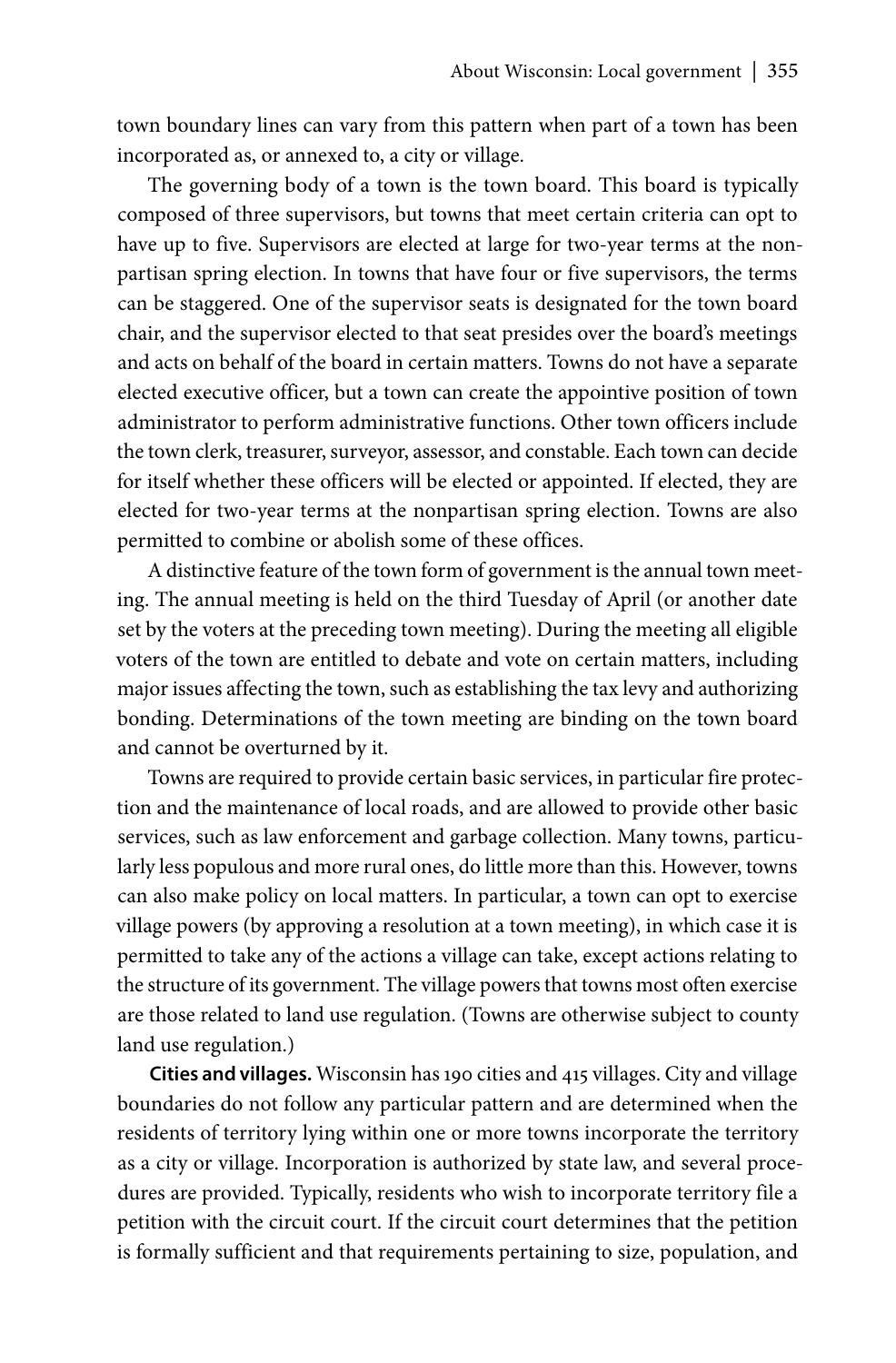population density have been met, the petition is forwarded to the state's Incorporation Review Board. If that board determines that the incorporation is in the public interest, a referendum on the incorporation is held in the territory that is proposed to be incorporated. If the referendum is approved, the city or village is established.

The governing body of a city is the common council, which is composed of alders and, in cities that have one, a mayor. The alders are elected at the nonpartisan spring election. Each city decides for itself how many alders it will have, whether they will be elected at large or from election districts, what the term of office will be, and whether terms will be staggered or concurrent. The mayor is elected at large at the nonpartisan spring election for a term decided by the city. The mayor presides over meetings of the common council but has no vote, except to break a tie.

Cities use two forms of executive organization. In most cities, the mayor is the chief executive officer. The mayor can veto the council's actions and has a general responsibility to ensure that the laws are obeyed and that city officials and employees carry out their duties. Specific responsibilities, however, vary from city to city. In some cities, for example, the mayor proposes an annual budget for the city, but in others, the council develops the budget itself. Similarly, the mayor might have authority to appoint many or few of a city's appointive positions.

In place of a mayor, ten cities have created the position of city manager. A city manager is appointed (and can be removed) by the common council. A city manager can attend, but does not preside or vote at, meetings of the council and cannot veto its actions. The responsibilities of a city manager include proposing an annual budget and appointing department heads, unless the common council defines the position differently.

City officers other than alders and the mayor or city manager can be elected or appointed, as decided by the city. If elected, they are elected at the nonpartisan spring election.

The governing body of a village is the village board, which is composed of trustees and a village president. Trustees are elected at the nonpartisan spring election for staggered terms. Each village decides for itself how many trustees it will have, whether they will be elected at large or from election districts, and what the term of office will be. The village president is elected at large at the nonpartisan spring election, for a term decided by the village. The village president presides over meetings of the village board and votes as a trustee. The president also acts on behalf of the board in certain matters.

Villages do not have a separate elected executive officer, but 11 villages have created the position of village manager to perform much the same role as a city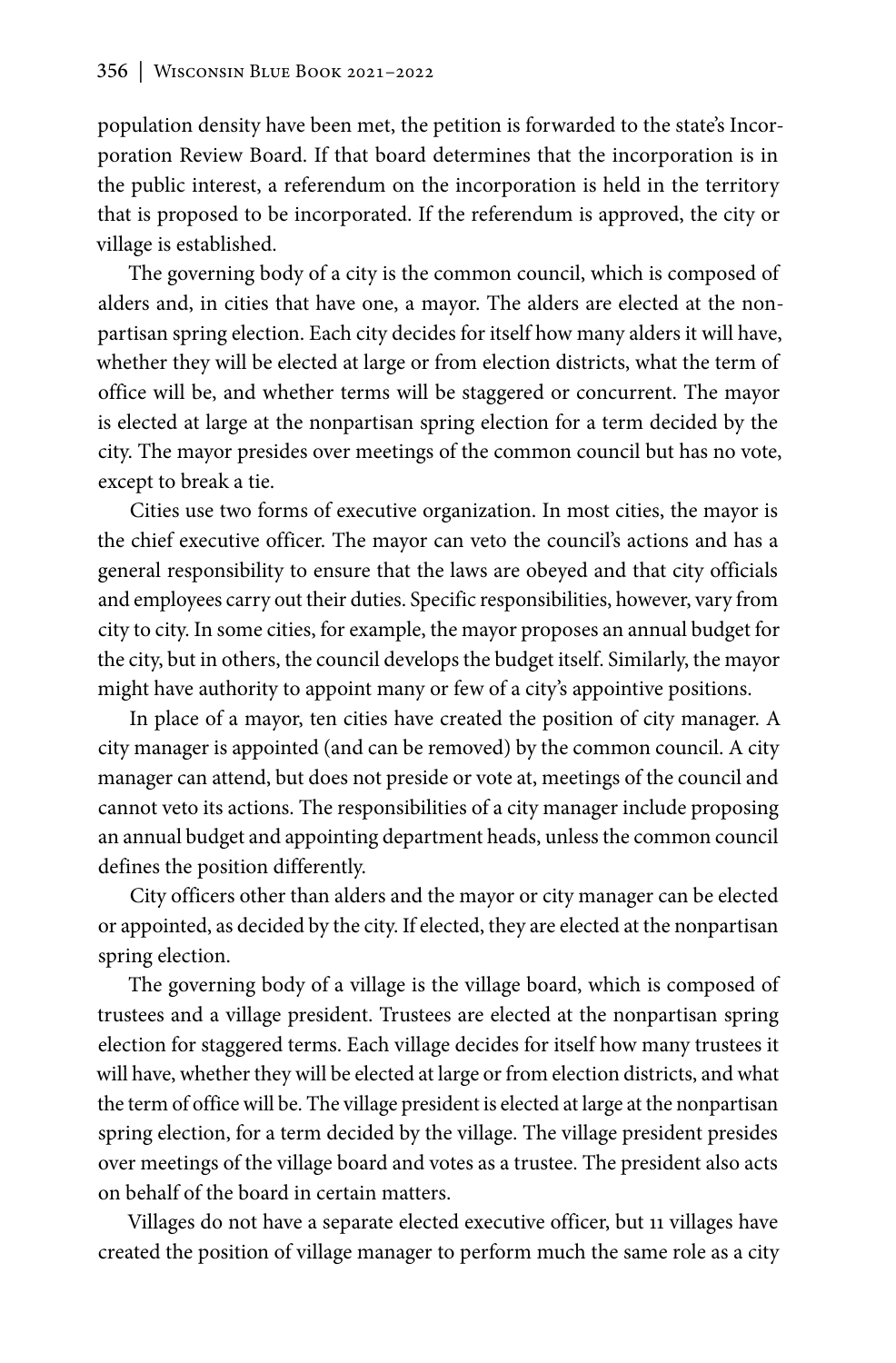manager performs in a city. A village manager is appointed (and can be removed) by the village board.

Village officers other than the trustees, president, and village manager (if any) can be elected or appointed, as decided by the village. If elected, they are elected at the nonpartisan spring election.

Cities and villages, like towns, provide basic services. These include fire protection, road maintenance, and police service. To a greater extent than towns or counties, however, cities and villages have broad authority to make local policy. Some powers are granted expressly in state statutes. Among the most characteristic of these are powers related to land use regulation, including authority to make rules that limit land uses in particular areas and that limit the kinds of structures that can be built or maintained in the city or village and authority to grant exceptions to the rules.

Beyond the authority granted in the statutes, however, cities and villages possess "home rule" powers conferred by the state constitution. The home rule provision states that cities and villages have the authority to "determine their local affairs and government, subject only to this constitution and to such enactments of the legislature of statewide concern as with uniformity shall affect every city or every village." The extent of the powers conferred by the provision and the extent to which those powers may be restricted by the state have varied over time, based on judicial decisions. Typically, however, the provision has been understood to allow cities and villages to take action on local matters without specific authorization from the state. That is, conversely to the situation with towns or counties, cities and villages can take such action unless specifically prohibited from doing so.

An additional power exercised only by cities and villages is the power of annexation: the power to detach territory from a town and attach it to the city or village. There are several different procedures by which an annexation can take place. Usually, all of the owners of property in the territory to be annexed sign on to a petition for annexation that is filed with the annexing city or village. If the petition meets certain statutory requirements and the governing body of the city or village enacts an ordinance approving the annexation, the territory becomes part of the city or village. In most cases, a town has no power to prohibit an annexation of part of its territory (but it can challenge the legality of an annexation in court).

Although cities and villages ordinarily have the same powers and duties, the legislature has imposed special requirements on "1st class" cities, including specific standards for budgeting, public employment, and police and fire department administration. Milwaukee is Wisconsin's only 1st class city currently.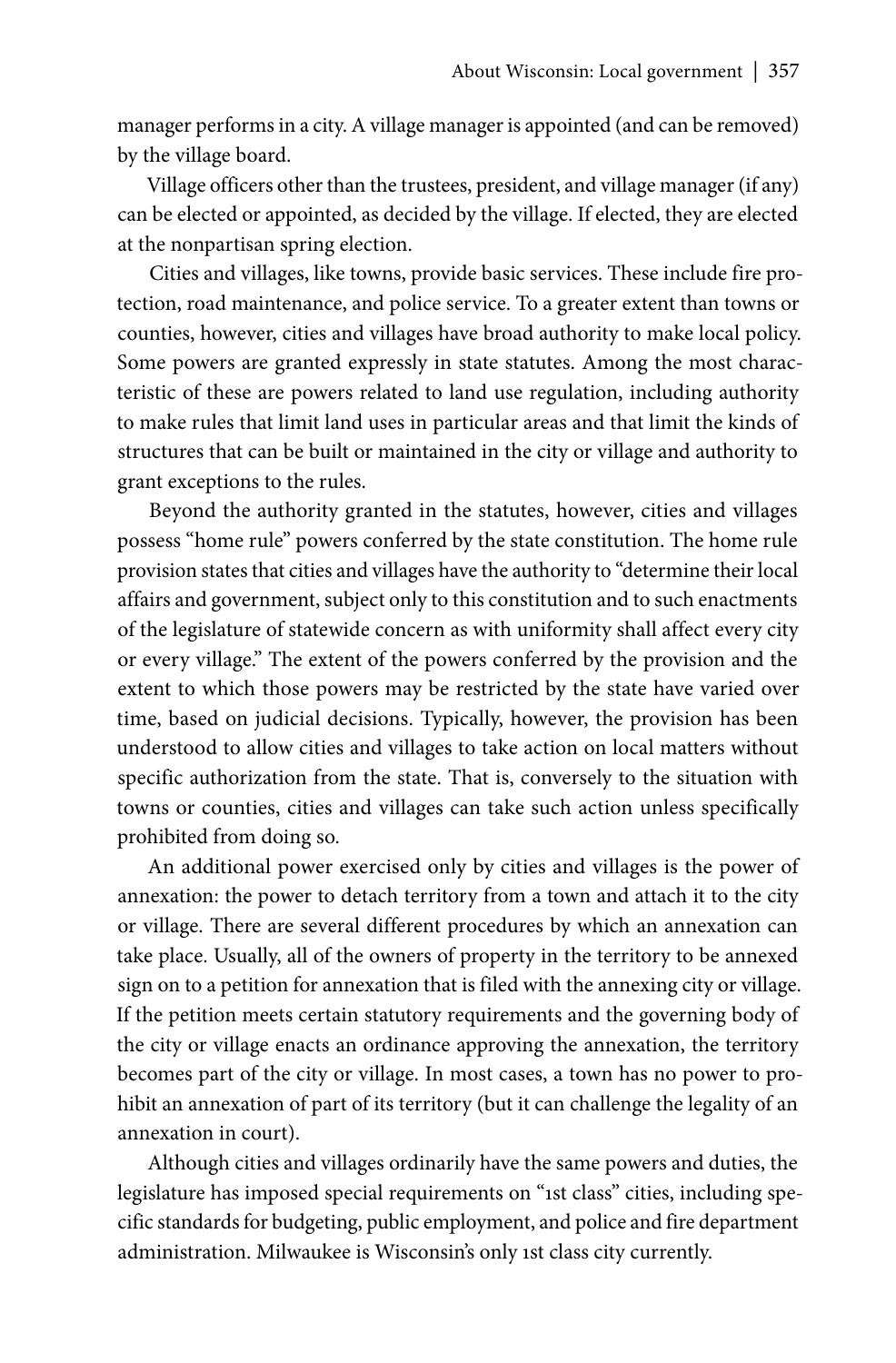## **Special purpose districts**

Wisconsin has over 1,100 special purpose districts. The legislature has created some special purpose districts directly, and it has also authorized general purpose districts to create certain types of special purpose districts. Although a special purpose district exists only to perform a special function, the scope of its authority and its impact on the people who reside within its jurisdiction can be great. For example, some school districts have jurisdiction over the education of tens of thousands of children and some metropolitan sewerage districts manage sewage for hundreds of thousands of people. Other special purpose districts, however, such as certain public inland lake protection and rehabilitation districts, have authority over a very small geographic area and directly affect only a very small number of people.

**School districts.** Wisconsin has 421 school districts, which collectively cover the entire territory of the state. District boundaries can be modified, including by subdividing or consolidating existing districts, so long as no territory of the state is left outside of a district. Boundary modifications are typically initiated by the affected districts and might require ratification by referendum. The governing body of a school district is the school board. School board members are elected at the nonpartisan spring election, usually to staggered three-year terms. The number of members on a school board varies between three and eleven, and school board members can be elected at large or from election districts. School districts operate primary and secondary schools and otherwise provide educational services to the children who reside in the district. School districts are authorized to levy property taxes and to incur debt.

**Technical college districts.** Wisconsin has 16 technical college districts, which collectively cover the entire territory of the state. The number of districts and their boundaries were originally determined by a predecessor of the state Technical College System Board, which now has the power to reorganize the districts. Technical college districts are governed by boards of nine members, who are appointed for staggered three-year terms. Depending on the district, the appointments are made by a committee composed of the county board chairs of the counties that lie within the district or by a committee composed of the school board presidents of the school districts that lie within the district. For the Milwaukee Area Technical College District, the appointing committee is composed of the Milwaukee county executive and the Milwaukee, Ozaukee, and Washington county board chairs. Technical college districts operate technical colleges that provide postsecondary education and occupational training to persons who enroll in their programs. Districts are authorized to charge tuition and other fees, levy property taxes, and incur debt.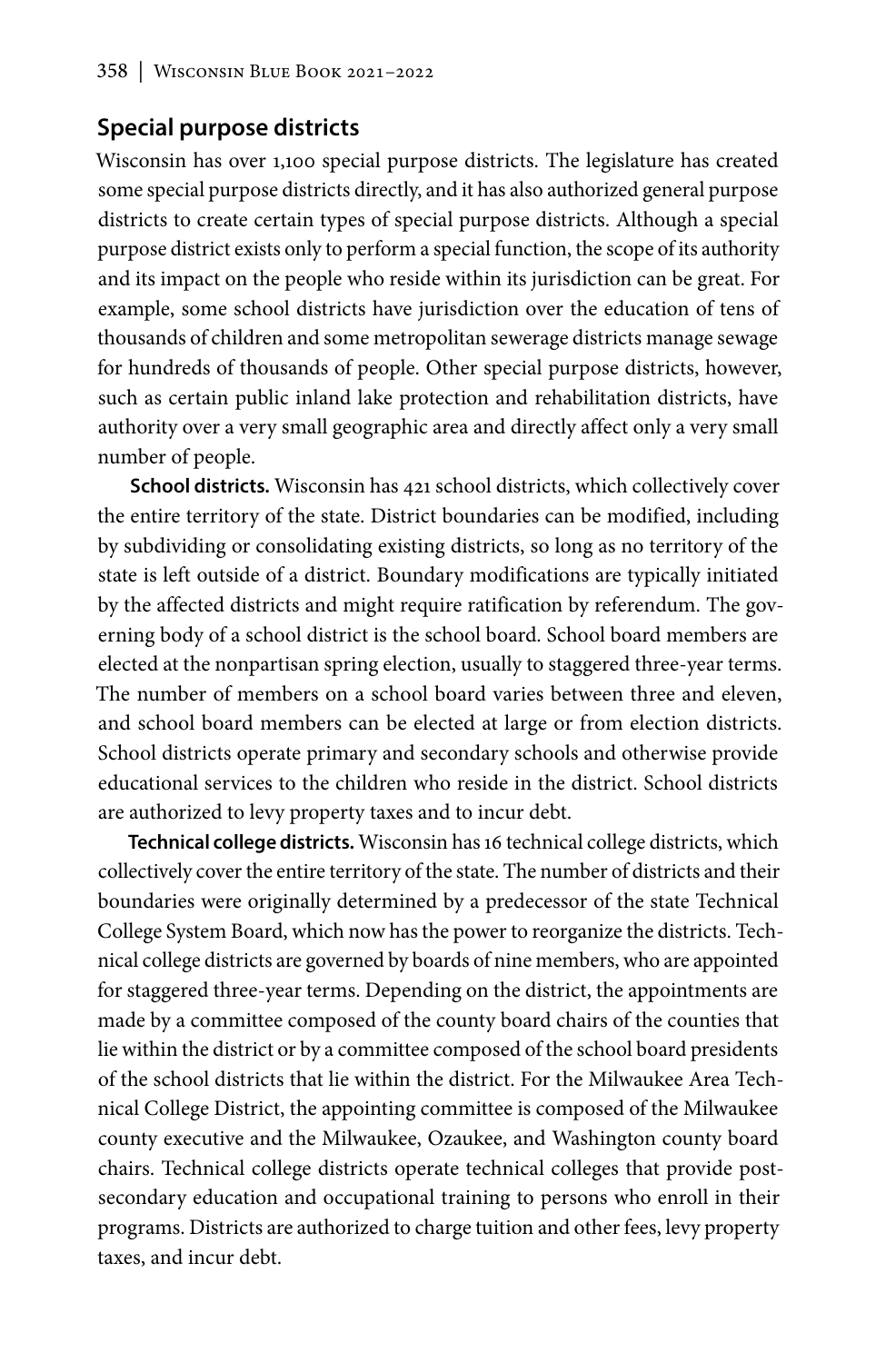**Metropolitan sewerage districts.** Wisconsin has seven metropolitan sewerage districts. The legislature created the Milwaukee Metropolitan Sewerage District (MMSD) in the Milwaukee area. State law authorizes general purpose districts in the rest of the state to create their own metropolitan sewerage districts. Sewerage districts plan, design, construct, maintain, and operate sewerage systems for the collection, transmission, disposal, and treatment of both sewage and storm water. An 11-member commission governs the MMSD, and commissions made up of five or nine members govern other sewerage districts. Commissioners of the MMSD are appointed to staggered three-year terms by officials of the municipalities located in Milwaukee County. Commissioners of the Madison Metropolitan Sewerage District are appointed to staggered three-year terms by officials of the municipalities included in the district. Commissioners of other sewerage districts are generally appointed to staggered five-year terms by the county board of the county in which the district is located. Funds for a district's projects and operations are generated from property taxes assessed against property located in the district, from the issuance of bonds, and from user fees that are paid by the individuals and businesses that use the district's services. A large district, like the MMSD, provides services both to people who live within its jurisdiction and to people whose municipalities have contracted with it for its services.

**Professional sports team stadium districts.** Wisconsin has three professional sports team stadium districts. The Southeast Wisconsin Professional Baseball Park District was created by the legislature in 1995 and was authorized to issue bonds to acquire, construct, own, and operate a baseball park and related facilities. The district built, and is the majority owner of, American Family Field, the home stadium of the Milwaukee Brewers baseball team. To pay off the bonds, and to pay for stadium maintenance, the district is authorized to impose a sales tax within the district's jurisdiction, which consists of the counties of Milwaukee, Ozaukee, Racine, Waukesha, and Washington. The tax, however, may not be collected after August 31, 2020. The district is governed by a board of 13 members: six appointed by the governor, three for two-year terms and three for four-year terms; two appointed by and serving at the pleasure of the Milwaukee county executive for indefinite terms; and one each appointed by and serving at the pleasure of the Racine county executive, Waukesha county executive, Ozaukee county board chair, Washington county board chair, and Milwaukee mayor.

The Professional Football Stadium District was created by the legislature in 1999 and was authorized to issue bonds to finance the renovation of Lambeau Field, the home stadium of the Green Bay Packers football team. To pay off the bonds, the district was authorized to impose a sales tax within the district's jurisdiction, which consists of Brown County. The sales tax was imposed until